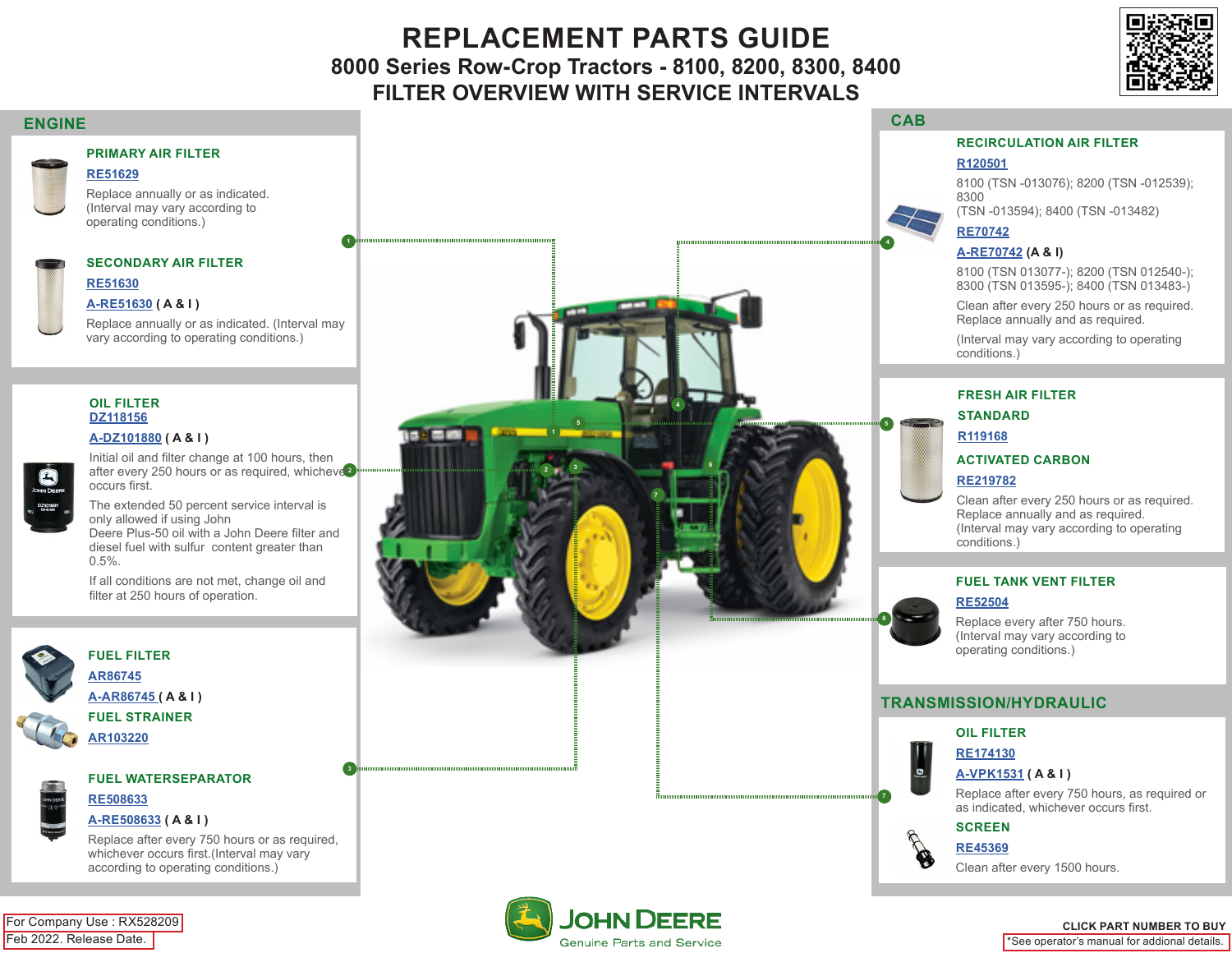# **CAPACITIES 8000 Series Row-Crop Tractors - 8100, 8200, 8300, 8400**

## **CAPACITIES (Approximate):**

| <b>Fuel Tank:</b>             |                 |
|-------------------------------|-----------------|
|                               |                 |
|                               |                 |
| <b>Cooling System:</b>        |                 |
| Cool-Gard™ II                 |                 |
|                               | .34 L (9 gal)   |
| <b>Crankcase with Filter:</b> |                 |
| Plus-50™ II                   |                 |
|                               |                 |
|                               |                 |
|                               | .25 L (6.6 gal) |
|                               | 28 L (7.4 gal)  |
|                               |                 |

| <b>Transmission and Hydraulic System:</b><br>Hy-Gard™ |  |
|-------------------------------------------------------|--|
|                                                       |  |
| *Includes 26.5 L (7 gal) for clean oil reservoir      |  |
|                                                       |  |
| <b>Mechanical Front Wheel Drive (MFWD) Axle:</b>      |  |
| GI-5 Gear Lubricant (85W-140)                         |  |
|                                                       |  |

**[Return to Filter Overview](#page-0-0)**

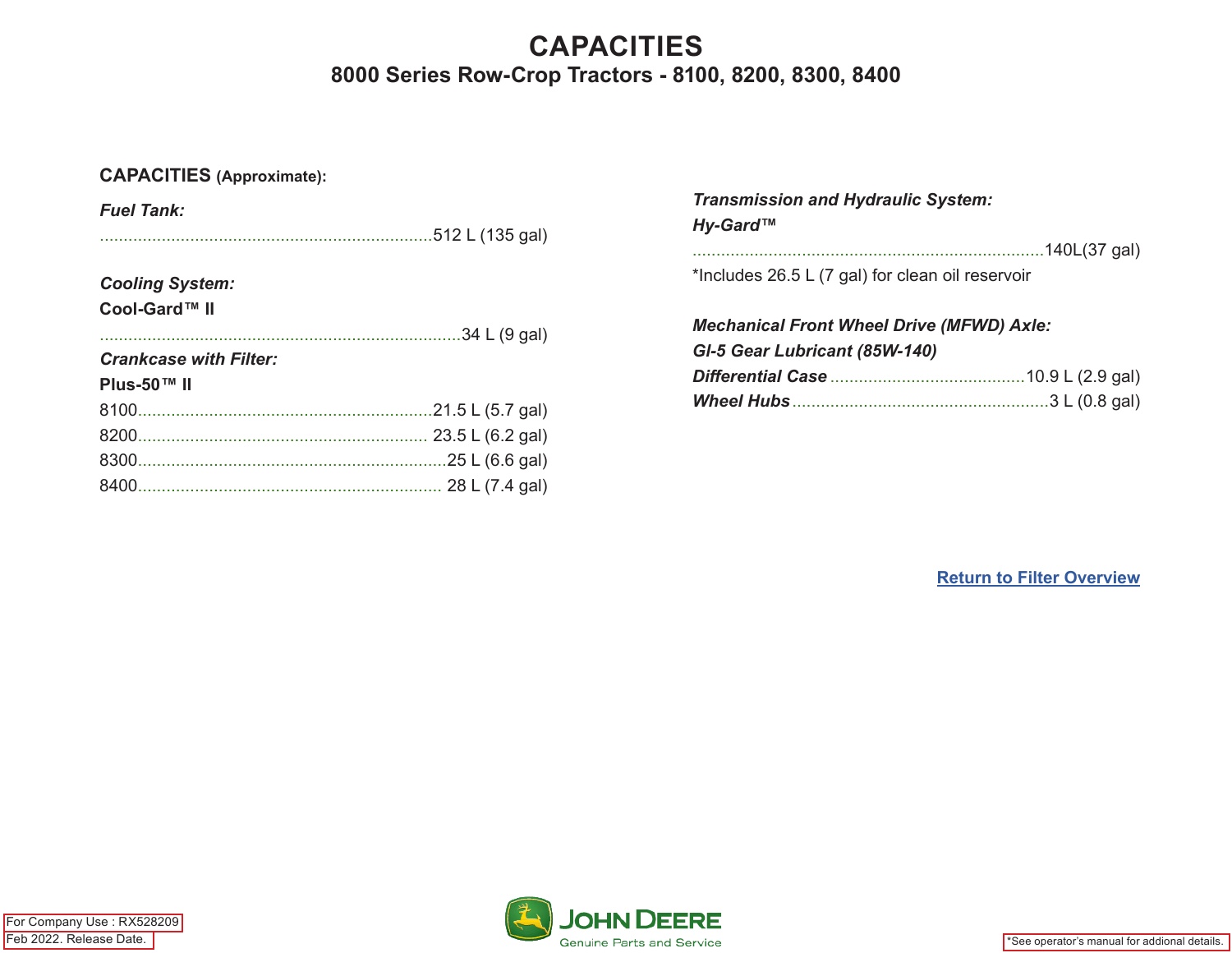**REPAIR PARTS 8000 Series Row-Crop Tractors - 8100, 8200, 8300, 8400**





Feb 2022. Release Date. For Company Use : RX528209



\*See operator's manual for addional details. **CLICK PART NUMBER TO BUY**